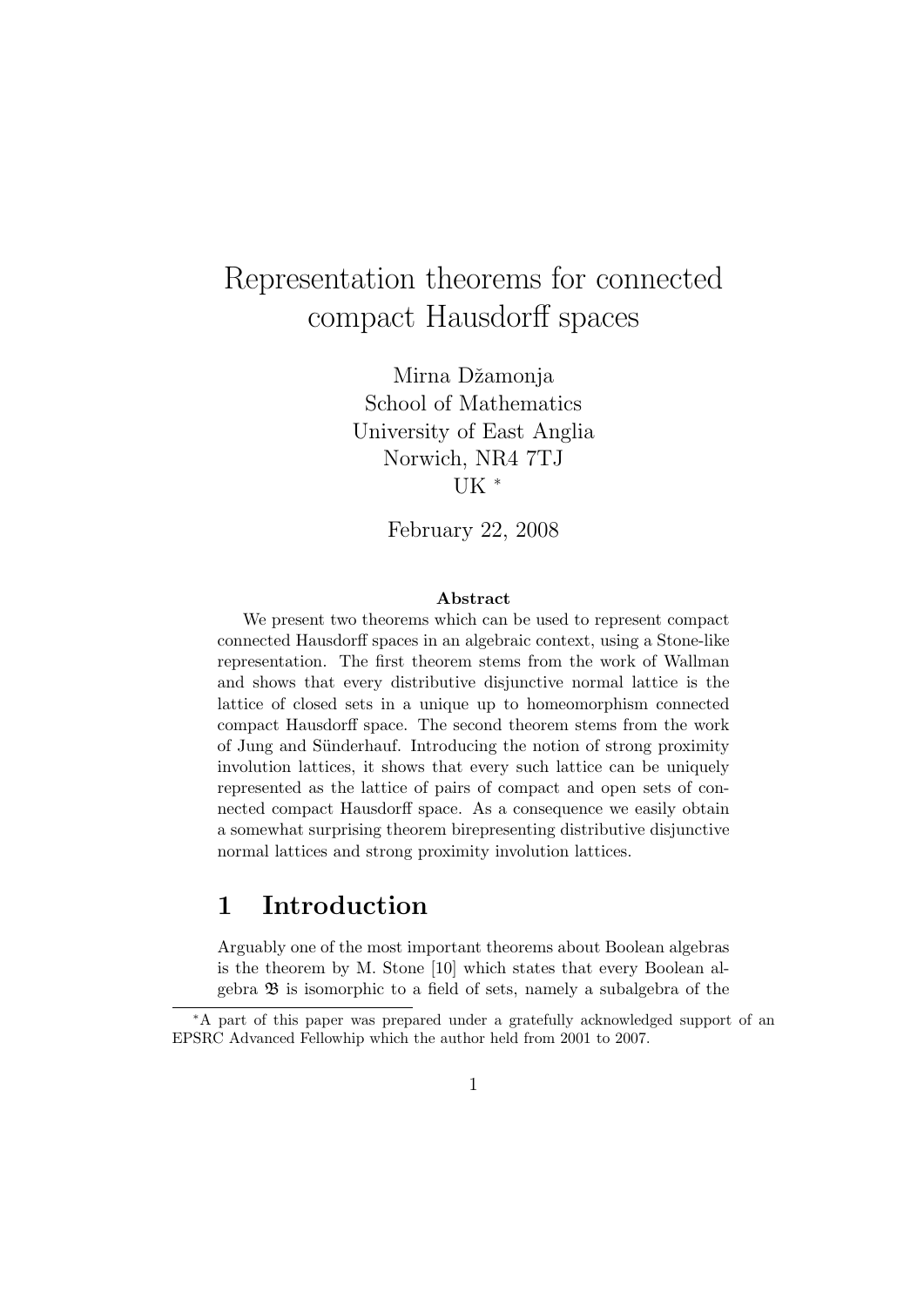algebra of all subsets of a certain (totally disconnected) 0-dimensional compact Hausdorff topological space. This space is called the Stone space of  $\mathfrak{B}$  and denoted by St $(\mathfrak{B})$ . Stone considered this connection important because among other thing it "is a precise analogue of the theorem that every abstract group is represented by an isomorphic group of permutations". Conversely, Stone also proved that to every compact 0-dimensional Hausdorff topological space X there corresponds a unique up to isomorphism Boolean algebra  $\mathfrak{B}$  such that  $X = St(\mathfrak{B})$ . Even though the motivation of the Stone representation theorem was the forward direction, now it is more often the latter direction of the theorem that gets used in applications, when one wishes to construct a topological space with certain properties and instead one constructs the Boolean algebra whose Stone space is the desired space (see [7], [5], [2] for examples). The advantage of this approach from the point of view of logic is that Boolean algebras are first order objects, while topological spaces are second order, and therefore it is much easier to control the properties of Boolean algebras, be it in direct or in forcing constructions. However, the approach necessarily runs in difficulties when one needs to construct a connected space because Stone spaces are totally disconnected. Examples of such a construction arose most recently in [8], [6] where there are constructions of connected compact Hausdorff spaces  $K$  having the property that the space of continuous functions  $C(K)$  is not isomorphic to  $C(L)$ for any 0-dimensional space L and solving an important question in the isomorphic theory of Banach spaces. In order to approach such a construction through a representation theorem one needs a Stonestyle representation theorem for compact Hausdorff spaces, not the 0-dimensional such spaces. The 0-dimensional aspect of the Stone representation theorem stems from the existence of complements in Boolean algebras, therefore one needs to work with structures in which there is no complement. Birkhoff in [1] points out the necessity of complementation in Stone's theorem and gives a representation theorem for general distributive lattices, given however in terms of families of functions without topological considerations.

Wallman announced in [14] and gave detailed proofs in [13] of a topological representation theorem for disjunctive distributive lattices in which to each such lattice one associates a compact  $T_1$  space. He noted that the space is Hausdorff iff the lattice is normal. Wallman's motivation was that if one starts with the lattice of closed sets of a given topological space  $X$  then one obtains through his representa-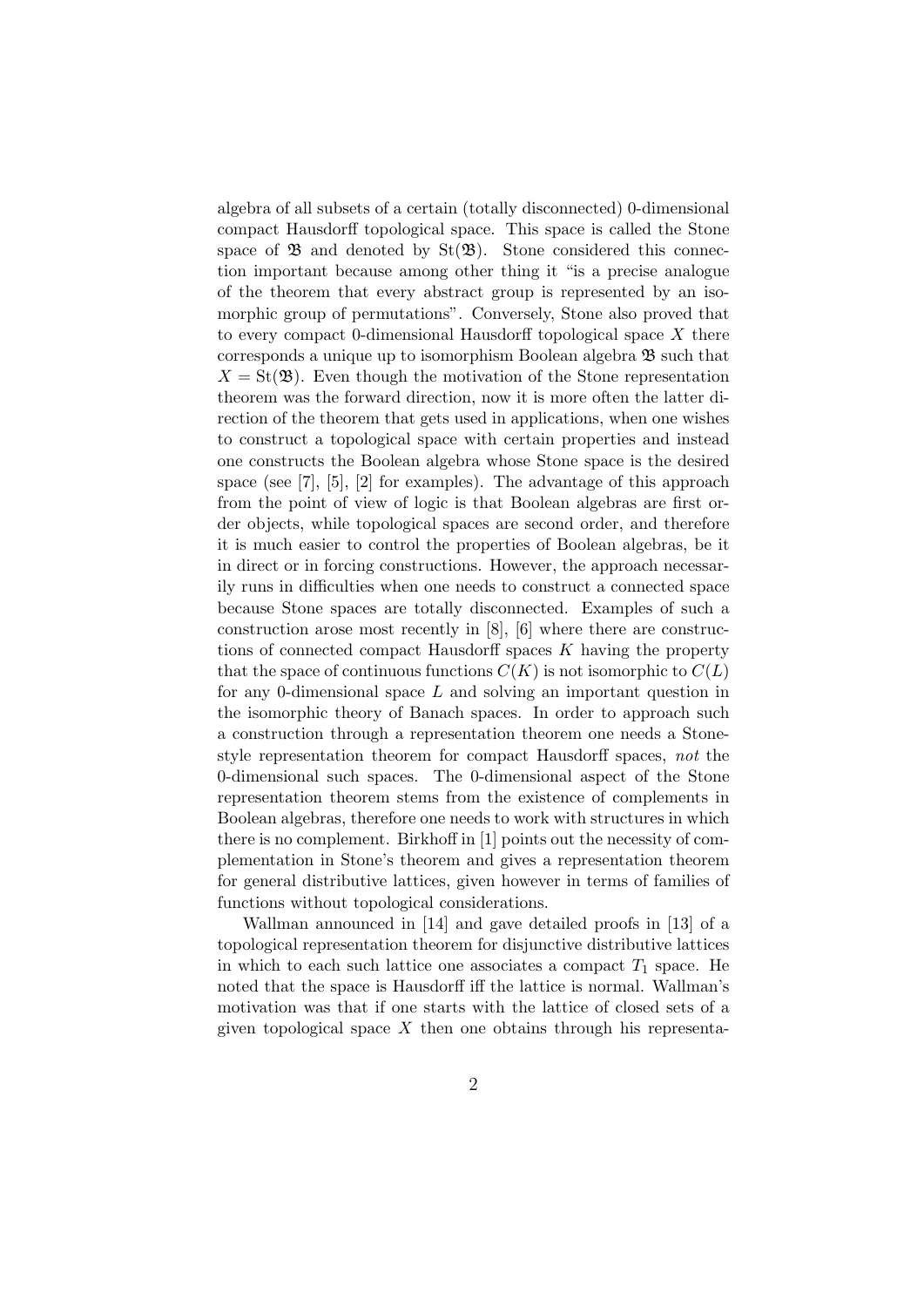tion a compact space in which  $X$  is embedded as a dense subspace and which has the same homology and dimension as X. He was not concerned with the connectedness of the space, but nevertheless, with small changes, his original theorem can be used to obtain a representation of connected compact spaces. In §2 we give such a representation, largely based on an appendix in [8]. Wallman's research was continued and generalised by others later, notably by Shanin in  $[12]$  as well as in a number of more recent papers, however connectedness does not seem to have been an issue.

Another approach is motivated by questions in logic, and later computer science. Namely in [11] Stone considers Heyting algebras, which are a generalisation of Boolean algebra in which there is only a certain pseudocomplementation in place of complementation. Heyting algebras are used as models of intuitionistic logic, where there is no law of excluded middle. Another important example of a Heyting algebra is the collection of open sets in any topological space. Stone in [11] gives a representation theorem for such algebras. This line of research was taken up again by Priestley in [9], where she provided what is now known as Priestley duality. It associates to distributive lattices a compact Hausdorff space endowed with an order. This has led to a large body of research. Such dualities are of special interest in theoretical computer science, and in particular Jung and Sünderhauf in [4] introduce a notion of strong proximity lattices that is used to represent the so called stably compact spaces. The spaces to which this type of representation are applied are in general not Hausdorff and the interests in them stems from the fact that stably compact spaces capture by topological means most semantic domains in the mathematical theory of computation. Research of [4] is continued in recent work of Jung and Moshier in [3], where they provide a bitopological setting for Stone duality. In this line of generalisation of Stone's representation theorem the concern seems to have been on the non-Hausdorff case. Like in the case of Wallman-like representation, the situation of compact Hausdorff connected spaces, with which we are concerned here, does not seem to have been directly considered. This is not to say that there was no awareness of the possibility, and as we shall see in §3 only one additional twist is needed in Jung's and Sünderhauf's work to obtain a representation of connected Hausdorff spaces using strong proximity lattices. The main ideas of the representation of compact Hausdorff spaces were laid to us by Jung in a conversation in 2003. Connectedness was not discussed at the time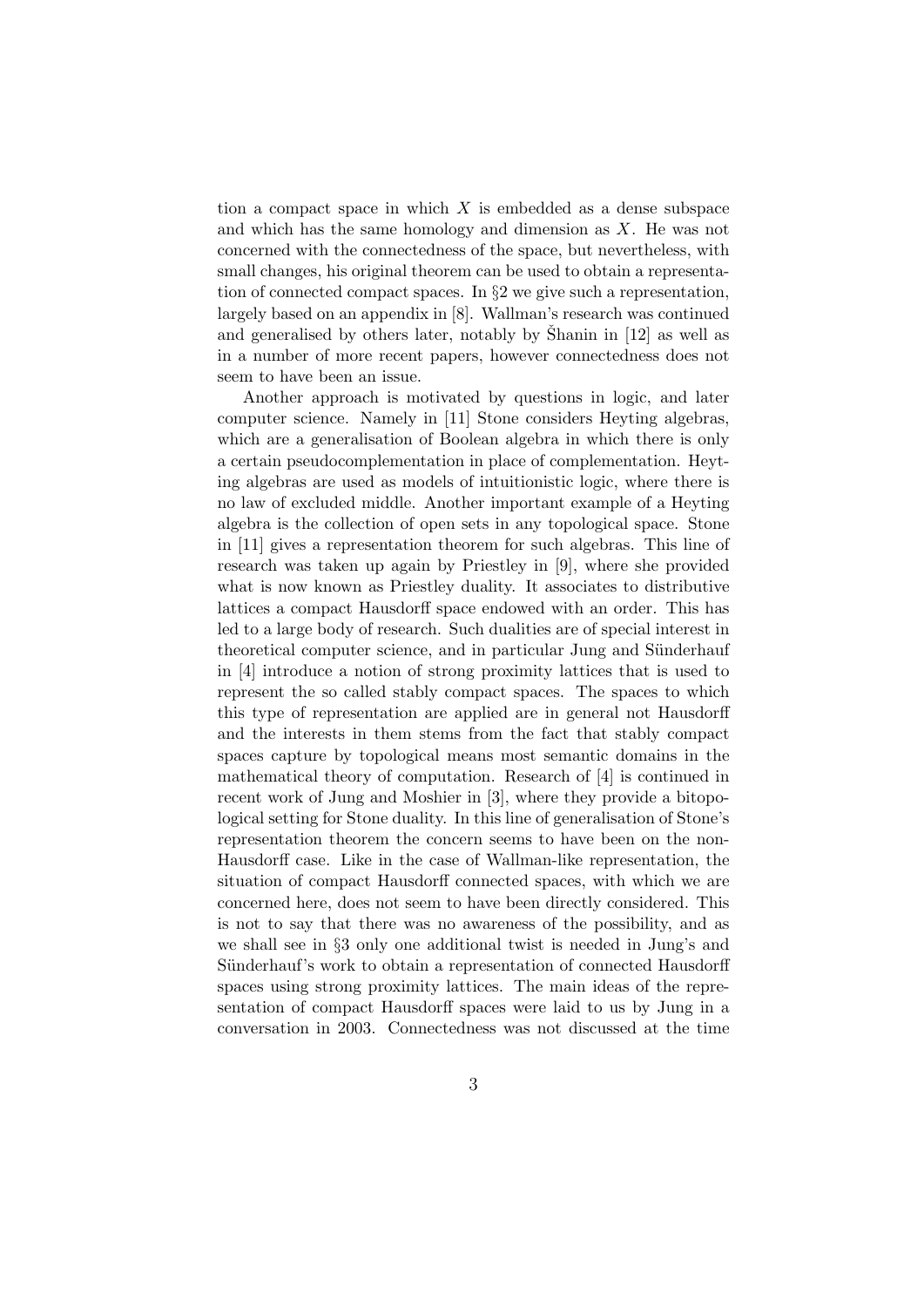and does not seem to appear as an issue in published work.

Wallman's paper [14] and Stone's [11] appeared the same year, yet it is not clear if the authors were aware of each other's work and the connection between them. This seems to have continued to be the case between those who continued to study representations from the set-theoretic topology point of view and those who have studied them from the computing or logical point of view. A purpose of this note is to bring the two representation theorems on compact Hausdorff spaces together. This allows us to easily obtain the unexpected result stating that distributive disjunctive normal lattices and strong involution proximity lattices are representable by each other. This connection does not seem to have been noticed before.

A Wallman-style representation is given §2 and representation using strong proximity involution lattice is given in S3. The origins of these results are explained in the above. The birepresentation of distributive disjunctive normal lattices and strong involution proximity lattices is given in §4.

All lattices we mention will be *bounded*, which means that they will have the smallest element 0 and the largest element 1. Therefore by saying 'distributive lattice' we mean a distributive bounded lattice. We shall only be concerned with Hausdorff spaces.

# 2 Wallman representation

Let  $\mathcal{L} = \langle L, \wedge, \vee, 0, 1 \rangle$  be a distributive lattice. The notions of a filter, prime filter and an ultrafilter of such a lattice are introduced similarly to the analogous notions in a Boolean algebra.

**Definition 2.1** An  $\mathfrak{L}\text{-filter}$  is a family  $\mathcal{F} \subseteq \mathfrak{L}$  closed under  $\wedge$  and satisfying that  $1 \in \mathcal{F}, 0 \notin \mathcal{F}$ , whilst for any  $a \in \mathcal{F}, b \in \mathcal{L}$ , if  $a \leq b$  then  $b \in \mathcal{F}$ .

An  $\mathfrak{L}\text{-}filter \mathcal{F}$  is prime if whenever  $a \vee b \in \mathcal{F}$  then  $a \in \mathcal{F}$  or  $b \in \mathcal{F}$ . An  $\mathfrak{L}\text{-ultrafilter}$  is an  $\mathfrak{L}\text{-filter}$  which is maximal under  $\subseteq$ .

In the case of Boolean algebras all prime filters are ultrafilters but this is not the case in distributive lattices in general. Using Zorn's Lemma and basic lattice manipulations one can still prove the following facts:

**Lemma 2.2** (i) Every subset of  $\mathfrak{L}$  satisfying that the meet of any of its finite subset is non-zero, is contained in an  $\mathfrak{L}-ultrafilter$ .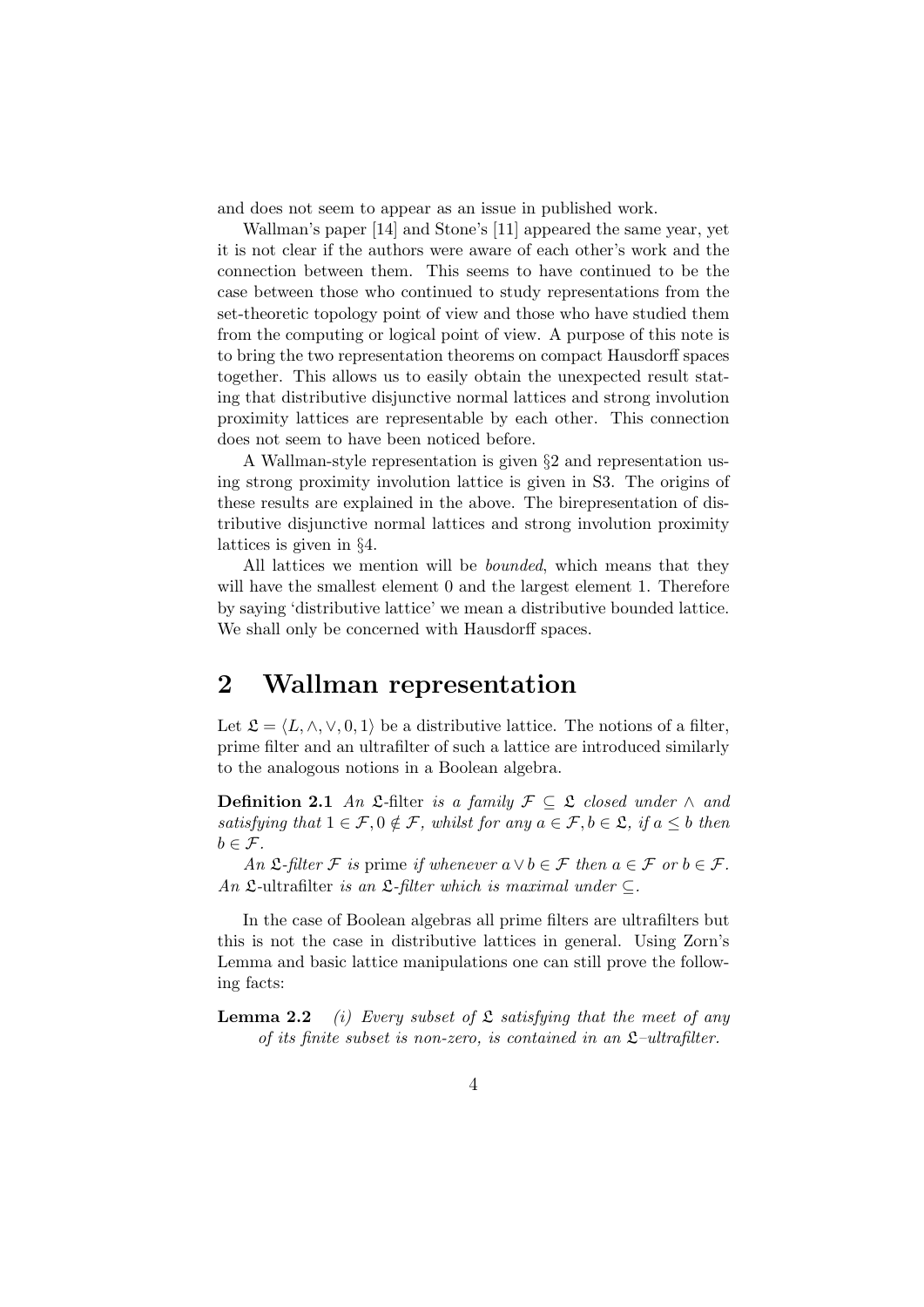- (ii) If F is an  $\mathfrak{L}\text{-}ultrafilter$  and  $b \in \mathfrak{L}$  has the property that  $b \wedge a \neq 0$ for every  $a \in \mathcal{F}$ , then  $b \in \mathcal{F}$ .
- (*iii*) Every  $\mathfrak{L}\text{-}ultrafilter$  is prime.

Let  $ULT(\mathfrak{L})$  be the set of all  $\mathfrak{L}\text{-ultrafilters.}$  For  $a \in \mathfrak{L}$  we put

$$
V(a) = \{ \mathcal{F} \in \text{ULT}(\mathfrak{L}) : a \notin \mathcal{F} \}
$$

and we let  $F(a) = \text{ULT}(\mathfrak{L}) \setminus V(a)$ . We shall show below that these sets can be interpreted as the basic open and closed sets in a topology on  $ULT(\mathfrak{L})$ . In the interesting cases this topology will have a nice connection with  $\mathfrak{L}$ , for which we need an additional property of  $\mathfrak{L}$ :

**Definition 2.3** A lattice  $\mathfrak{L}$  is said to be disjunctive if for any  $a \neq 1$ there is  $b \neq 0$  such that  $a \wedge b = 0$ .

Then the following can easily be checked:

**Lemma 2.4** Let  $\mathfrak L$  be a distributive disjunctive lattice. Then:

- (i)  $V(a) \cap V(b) = V(a \lor b)$  and  $V(a) \cup V(b) = V(a \land b)$  for any  $a, b \in$  $\mathfrak{L}.$
- (ii)  $V(a) = \emptyset$  if and only if  $a = 1$ .
- (iii)  $V(a) = \text{ULT}(\mathfrak{L})$  if and only if  $a = 0$ .

**Proof.** We only prove (ii) to see how the assumption of disjunctivity is used.

If  $a = 1$  then clearly for every  $\mathcal{F} \in \text{ULT}(\mathfrak{L})$  we have  $a \in \mathcal{F}$ , so  $V(a) = \emptyset$ . On the other hand, if  $a \neq 1$  then by disjunctivity there is  $b \neq 0$  such that  $a \wedge b = 0$ . Let  $\mathcal{F} \in \text{ULT}(\mathfrak{L})$  be such that  $b \in \mathcal{F}$ . Then  $a \notin \mathcal{F}$ , so  $\mathcal{F} \in V(a)$ , showing that  $V(a) \neq \emptyset$ .  $\bigstar_{2.4}$ 

Now we shall show using Lemma 2.4 that sets  $V(a)$  form a topology on  $ULT(\mathfrak{L})$ , and that under additional assumptions on  $\mathfrak{L}$  this topology is connected.

**Definition 2.5** A lattice  $\mathcal{L}$  is normal if whenever  $a, b \in \mathcal{L}$  satisfy  $a \wedge b = 0$  then there are  $u, v \in \mathfrak{L}$  such that  $u \vee v = 1$  while  $u \wedge b = 0$  $v \wedge a = 0.$ 

An element a of  $\mathfrak L$  is complemented if there is  $b \in \mathfrak L$  such that  $a \wedge b = 0$  and  $a \vee b = 1$ . Then such a b is unique and is denoted by  $a^c$ .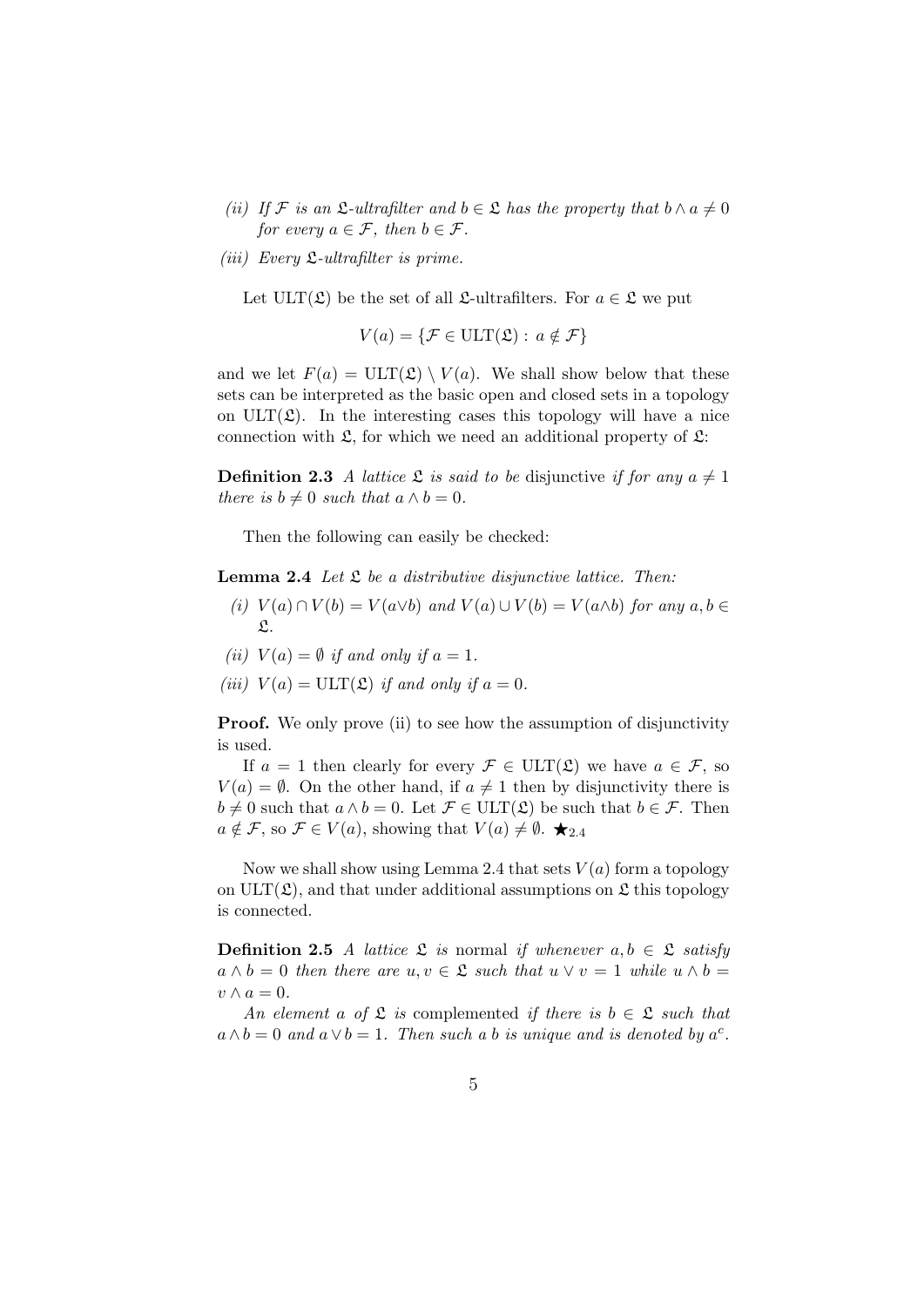**Theorem 2.6** For any normal lattice  $\mathfrak L$  the space  $K = \text{ULT}(\mathfrak L)$  is compact and Hausdorff. If the set of complemented elements of  $\mathfrak L$  is  ${0,1}$  and the lattice is disjunctive then K is connected.

**Proof.** Let  $\mathcal{F}, \mathcal{G}$  be two distinct  $\mathcal{L}$ –ultrafilters. Then  $\mathcal{F}$  is not contained in G so we may take  $a \in \mathcal{F} \backslash \mathcal{G}$ . By Lemma 2.2 (ii) there is  $b \in \mathcal{G}$ such that  $a \wedge b = 0$ . By the normality of  $\mathfrak L$  there are  $u, v \in \mathfrak L$  such that  $u \vee v = 1$  while  $u \wedge b = v \wedge a = 0$ . By the choice of  $u, v$  we cannot have  $v \in \mathcal{F}$  or  $u \in \mathcal{G}$ . Therefore  $\mathcal{F} \in V(v)$  and  $\mathcal{G} \in V(u)$ . Moreover, by Lemma 2.2 (iii) we have  $V(u) \cap V(v) = V(u \lor v) = V(1) = \emptyset$ . This shows that  $K$  is Hausdorff.

To check compactness consider a cover of K of the form  $V(a_t)$ ,  $t \in T$  and suppose for contradiction that it has no finite subcover. Then using Lemma 2.2 and 2.4 we obtain that for any finite  $I \subseteq T$ 

$$
V(\bigwedge_{t \in I} a_t) = \bigcup_{t \in I} V(a_t) \neq K, \text{ so } \bigwedge_{t \in I} a_t \neq 0.
$$

Hence  $a_t$  are centered and there is an ultrafilter  $\mathcal F$  containing them all. It follows that  $\mathcal{F} \notin V(a_t)$  for any  $t \in T$ , a contradiction.

Suppose now that the only complemented elements in  $\mathfrak{L}$  are 0 and 1,  $\mathfrak L$  is disjunctive and that  $M \subseteq K$  is a clopen set. Then by compactness and Lemma 2.4  $M = V(a)$  and  $K \setminus M = V(b)$  for some  $a, b \in \mathfrak{L}$ . We have  $K = V(a) \cup V(b) = V(a \wedge b)$  so by 2.4(iii)  $a \wedge b = 0$ ; similarly  $\emptyset = V(a) \cap V(b) = V(a \lor b)$  so  $a \lor b = 1$ . It follows that  $a = b^c$ so  $a = 0$  or  $a = 1$  and  $M = K$  or  $M = \emptyset$ .

**Claim 2.7** Suppose that  $\mathfrak{L}$  is a distributive lattice. Then the mapping  $a \mapsto F(a)$  is a lattice isomorphism between  $\mathfrak L$  and the family of closed subsets of  $ULT(\mathfrak{L})$ .

If  $K$  is a compact Hausdorff space then the family of its closed subsets forms a normal distributive lattice. If  $K$  is connected then this lattice is disjunctive.

Proof. The mapping preserves lattice operations by Lemma 2.4 (i). For  $a, b \in \mathfrak{L}$ , if  $a \neq b$  then  $a\Delta b \neq 0$ . Say  $a \setminus b \neq 0$ . Therefore there is a filter F such that  $a \setminus b \in \mathcal{F}$ , implying that  $a \in \mathcal{F}$  and  $b \notin \mathcal{F}$ . Then  $\mathcal{F} \in F(a) \setminus F(b)$ , showing that the mapping is injective. Finally, by compactness and Lemma 2.4 (i), any closed set in  $ULT(\mathfrak{L})$  is of the form  $F(a)$  for some  $a \in \mathfrak{L}$ .

It is clear that the family of closed sets of a connected compact Hausdorff space forms a normal disjunctive distributive lattice.  $\star_{2.7}$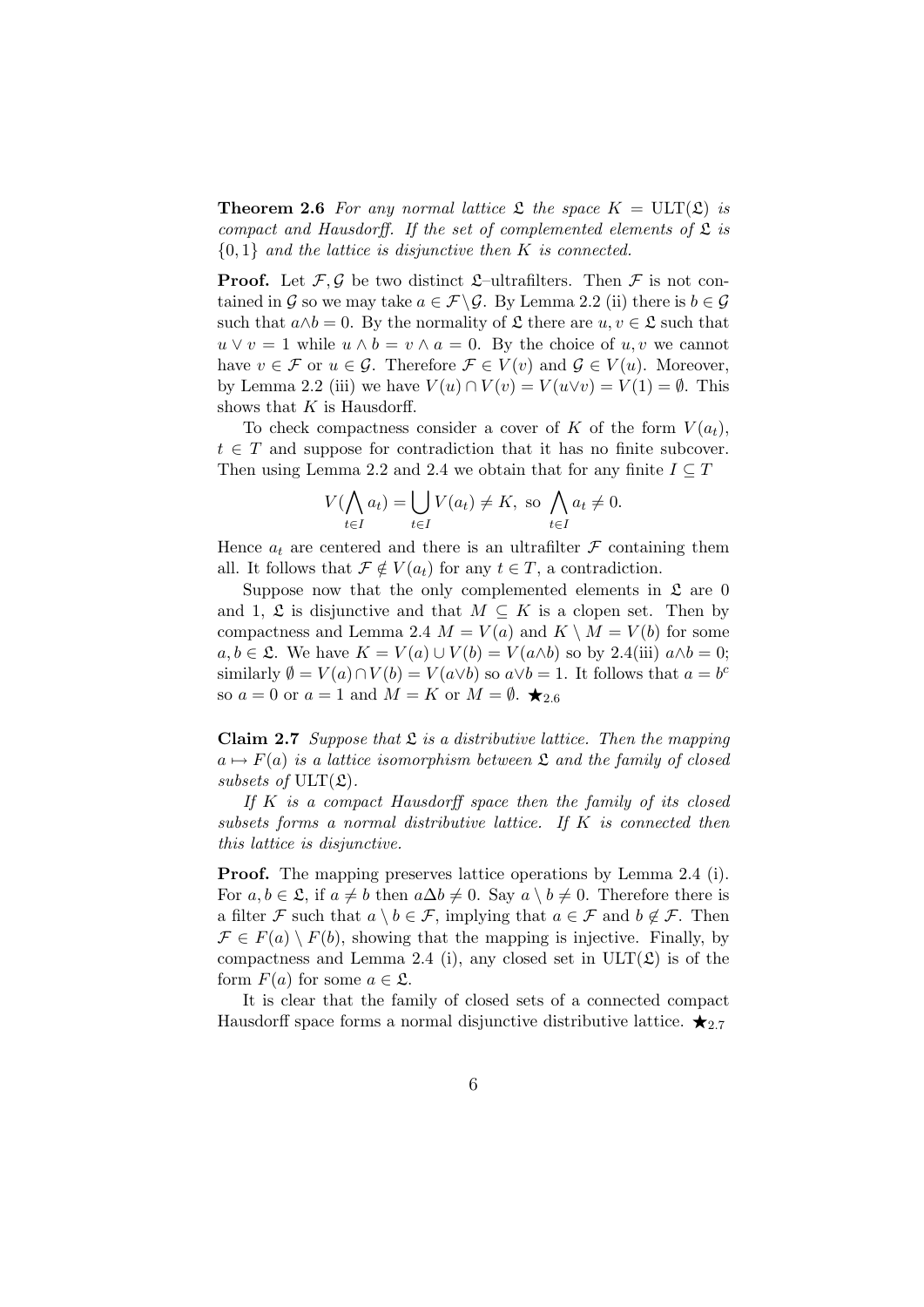# 3 Spils

**Definition 3.1** A strong proximity involution lattice (spil) is given by a structure  $\langle B, \vee, \wedge, ', 0, 1, \prec \rangle$  where  $\langle B, \vee, \wedge, 0, 1 \rangle$  is a distributive lattice and the following additional axioms hold:

- $(i)$   $\prec$  is a transitive binary relation which is also interpolating: for all  $a, b, c \in B$  if  $a \prec c$  then there is some b such that  $a \prec b \& b \prec c$ .
- (ii) for all finite  $M \subseteq B$  and  $a \in B$

$$
(\forall m \in M)m \prec a \iff \bigvee M \prec a,
$$
  

$$
(\forall m \in M)a \prec m \iff a \prec \bigwedge M
$$

(iii) Involution ' is a unary operation satisfying that

- (a)  $x'' = x$  for all x (we say the involution is proper);
- (b) for all x, y and z we have  $x \wedge y \prec z$  iff  $x \prec z \vee y'$  and
- (c) (De Morgan laws)  $(x \vee y)' = x' \wedge y'$  and its dual  $(x \wedge y)' =$  $x' \vee y'$  hold;

$$
(iv) x \prec y \wedge y' \implies x \prec 0.
$$

It is convenient to use the notation  $M \prec a$  for  $(\forall m \in M)$   $m \prec a$ and similarly for  $a \prec M$ .

The idea of a spil is that it is a substitute for a Boolean algebra, where the involution plays the role of the complement and  $\prec$  the role of the order ≤ induced by the Boolean operations. As in the classical case of the Boolean algebras there is a duality in the axioms, as seen in (ii) and (iii).

Basic properties of strong proximity lattices are given by the following Lemma, which is Lemma 7 in [4]. For the sake of completeness we give the proof.

**Lemma 3.2** Suppose that B is a spil. Then for all  $a, b, c, d \in B$  we have

- $(1)$  0  $\prec a \prec 1$ ,
- $(2) a \prec b \implies a \prec b \vee c$
- (3)  $a \prec b \implies a \land c \prec b$ ,
- $(4)$   $a \prec b$  &  $c \prec d \implies a \lor b \prec c \lor d$ ,
- (5)  $a \prec b \& c \prec d \implies a \wedge b \prec c \wedge d$ .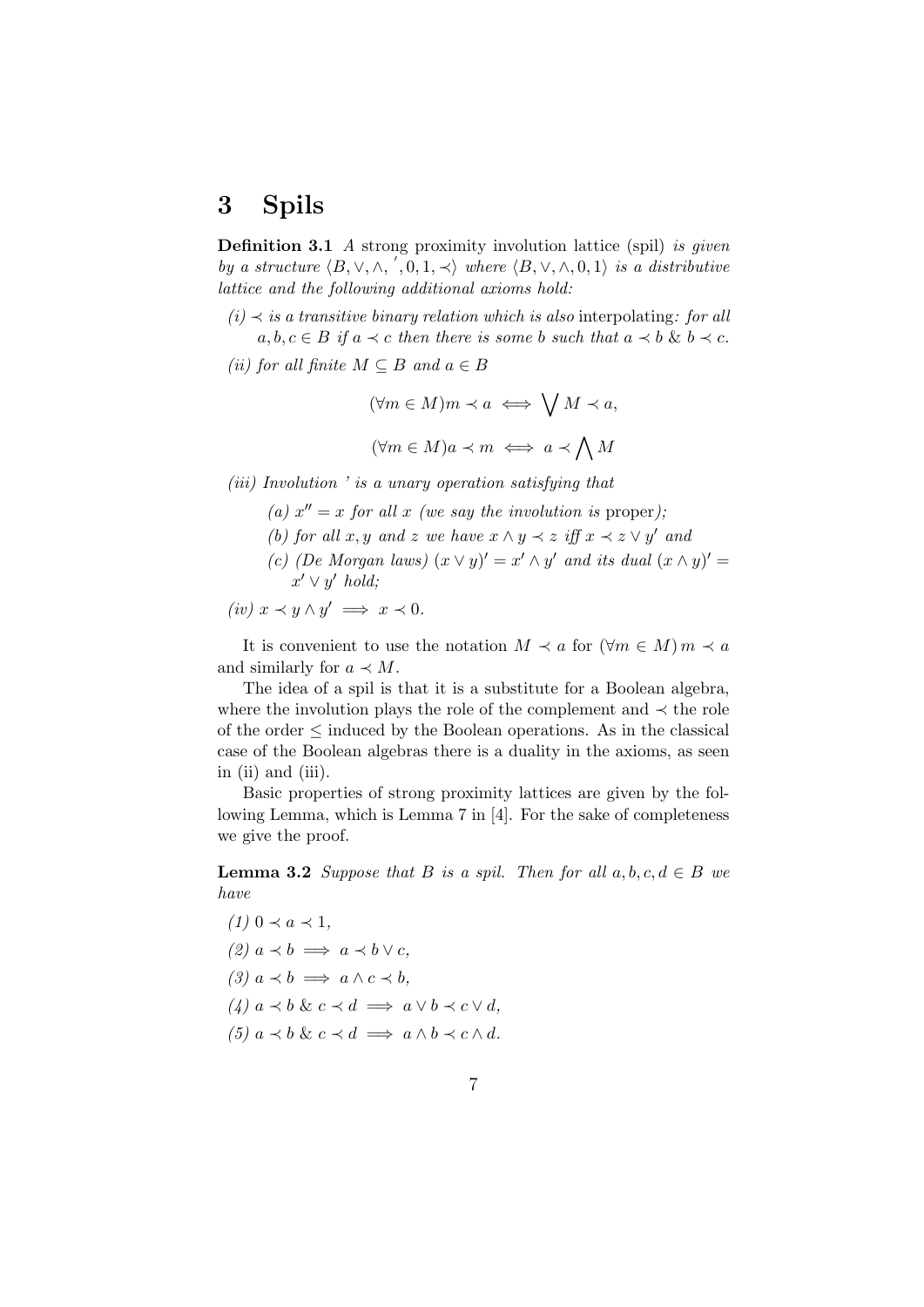**Proof.** (1) We have  $\emptyset \prec a$  trivially so  $0 = \bigvee \emptyset \prec a$  by axiom (ii). Similarly  $a \prec \bigwedge \emptyset = 1$ . For (2) write  $b = b \wedge (b \vee c)$  and use (ii). (3) is proved similarly. For (4) first use (2) to get  $\{a, b\} \prec c \vee d$ , and then use (ii). (5) is proved similarly.  $\star_{3.2}$ 

The next Lemma gives further basic properties, this time involving the involution.

**Lemma 3.3** Suppose that  $B$  is a spil. Then  $B$  satisfies: (1) for all x, y and z we have  $x \wedge y' \prec z$  iff  $x \prec z \vee y$ , and (2) for all x and y,  $y \lor y' \prec x \implies 1 \prec x$ .

**Proof.** (1) Suppose that  $x \wedge y' \prec z$ , so by (iii)(b) we have  $x \prec z \vee y'' =$  $z \vee y$ . The other direction is proved similarly.

(2) Suppose that  $y \lor y' \prec x$ . We have by the properness of the involution that  $y \vee y' = y'' \vee y'$  which is by De Morgan laws equal to  $(y' \wedge y)'$ . Hence  $1 \wedge (y' \wedge y)' = (y' \wedge y)' \prec x$ . By (iii)(b) we have  $1 \prec x \vee (y' \wedge y)$ . Therefore  $1 \prec (x \lor y') \land (x \lor y)$ , giving us by (ii) that  $1 \prec x \lor y'$  and  $1 \prec x \vee y$ . From  $1 \prec x \vee y'$  we obtain by (iii)(b) that  $1 \wedge y \prec x$ , so  $y \prec x$ . Using that  $x \prec 1$  from 3.2(1), we conclude that  $x \vee y \prec x$  by 3.2(4). Then  $1 \prec x$  by transitivity.  $\star_{3.3}$ 

We now proceed to associate to every spil a compact Hausdorff space, in a manner similar to the classical Stone representation theorem. The main difference is that filters are defined in connection with the  $\prec$  relation rather than the Boolean-algebraic order  $\leq$  and that there are no complements.

Definition 3.4 Suppose that B is a spil.

(1) For  $A \subseteq B$  we define  $\uparrow A \stackrel{\text{def}}{=} \{x \in B : (\exists a \in A) a \prec x\}.$ 

(2) A  $\prec$ -filter F on B is a non-empty subset of B which is closed under (finite) meets and satisfies  $F = \uparrow F$ .

(3) A  $\prec$ -filter F on B is called prime iff for every finite  $M \subseteq B$  with  $\bigvee M \in F$  we have that  $a \in F$  for some  $a \in M$ .

(4)  $\mathbf{spec}(B)$  is the set of all prime  $\prec$ -filters with the topology generated by the sets

$$
O_x \stackrel{\text{def}}{=} \{ F \in \text{spec}(B) : x \in F \}
$$

for  $x \in B$ . (We shall prove below that these sets really form a basis).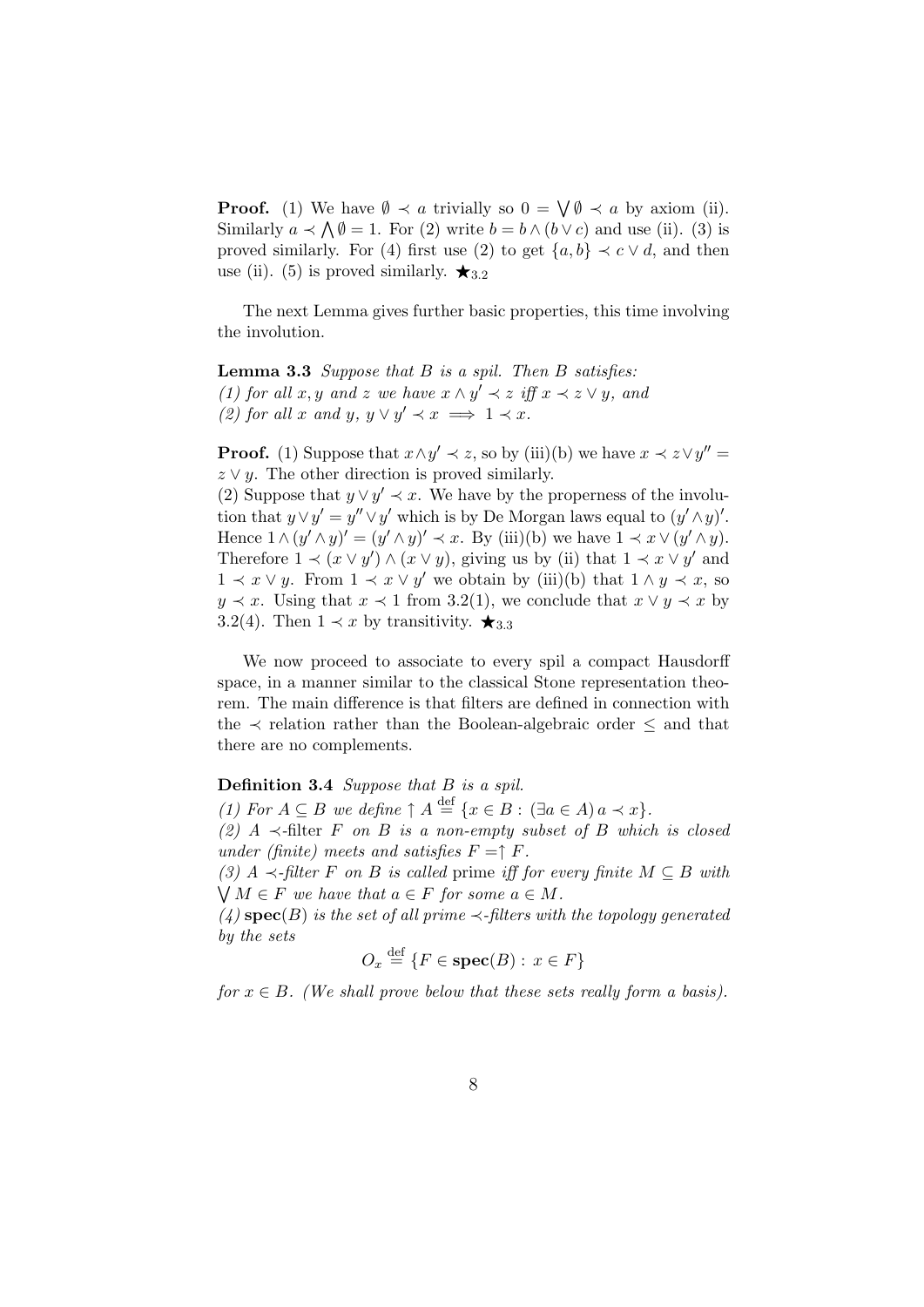Note that a prime ≺-filter is not necessarily an ultrafilter in the sense of containing every set or its complement, as there is no complement to speak of– the involution does not necessarily satisfy  $x \wedge x' = 0$ for all x. It is also not necessarily a  $\subseteq$ -maximal filter. That is why  $\operatorname{spec}(B)$  is not necessarily isomorphic to a subspace of  $2^B$  and in fact it is not necessarily zero-dimensional. Some basic properties of prime filters are given by the following

#### **Lemma 3.5** Let  $B$  be a spil. Then:

- (1) if F is a prime  $\prec$ -filter on B then  $0 \notin F$ , and  $1 \in F$ ,
- (2) if  $a, b \in B$  then  $O_{a \wedge b} = O_a \cap O_b$  and  $O_{a \vee b} = O_a \cup O_b$ ,
- (3) if F is a prime  $\prec$ -filter on B and  $a \in F$  then  $a' \notin F$ ,
- (4) if F is a prime  $\prec$ -filter on B, a, b  $\in$  B and for some x we have  $x \prec a$  and  $x' \prec b$ , then  $a \in F$  or  $b \in F$ ,
- (5) if  $F \neq G$  are two prime  $\prec$ -filters on B, there is a such that  $a \in F$ and  $a' \in G$  or  $a' \in F$  and  $a \in G$ .

**Proof.** (1) If  $0 \in F$  then  $\bigvee \emptyset \in F$  so  $F \cap \emptyset \neq \emptyset$  by primeness, a contradiction. Since  $\emptyset \subseteq F$  we have  $\bigwedge \emptyset \in F$  so  $1 \in F$ .

(2) If F is a  $\prec$ -filter containing both a, b then it also contains  $a \wedge b$ by the closure under meets. If F is a  $\prec$ -filter containing  $a \wedge b$  then by  $F = \uparrow F$  we get that for some  $x \in F$  the relation  $x \prec a \land b$  holds. Then  $x \prec a$  and  $x \prec b$  by the axioms of a spil, and hence  $a, b \in F$ . This shows the first equality. For the second equality, if  $F \in \text{spec}(B)$ and  $a \vee b \in F$  then by the primeness of F we have  $a, b \in F$ ; hence  $O_{a\vee b} \subseteq O_a \cup O_b$ . If  $F \in O_a$  then  $a \in F = \uparrow F$ , so for some  $c \in F$ we have  $c \prec a$ . By Lemma 3.2(2) we have  $c \prec a \lor b$  and hence  $a \vee b \in \uparrow F = F$ . This shows  $O_a \subseteq O_{a \vee b}$  and similarly  $O_b \subseteq O_{a \vee b}$ .

(3) Suppose otherwise and let  $a, a' \in F$ , hence  $a \wedge a' \in F = \uparrow F$ . By axiom (iv)(b) we have  $a \wedge a' \prec 0$  so  $0 \in F$ , contradicting (1).

(4) By Lemma 3.2(4) we have  $x \lor x' \prec a \lor b$ . By Lemma 3.3(2) we have  $1 \prec a \prec b$  then by (1) above and  $F = \uparrow F$  we get  $a \lor b \in F$ , and hence  $a \in F$  or  $b \in F$ .

(5) Suppose  $F \neq G$  and say  $a \in F \backslash G$  (if there is no such a, then there is  $a \in G \backslash F$  and that case is handled by symmetry). Since  $a \in F = \uparrow F$ there is  $b \in F$  with  $b \prec a$ , and for the same reason there is  $c \in F$  with  $c \prec b$ . By transitivity we have  $c \prec a$ . By Lemma 3.2(4) it follows that  $c \prec a \lor b$ , so by axiom (iii)(b) of a spil we have  $c \land b' \prec a$ . On the other hand, by Lemma 3.2(5) we have  $c \wedge b \prec a$ . Putting these two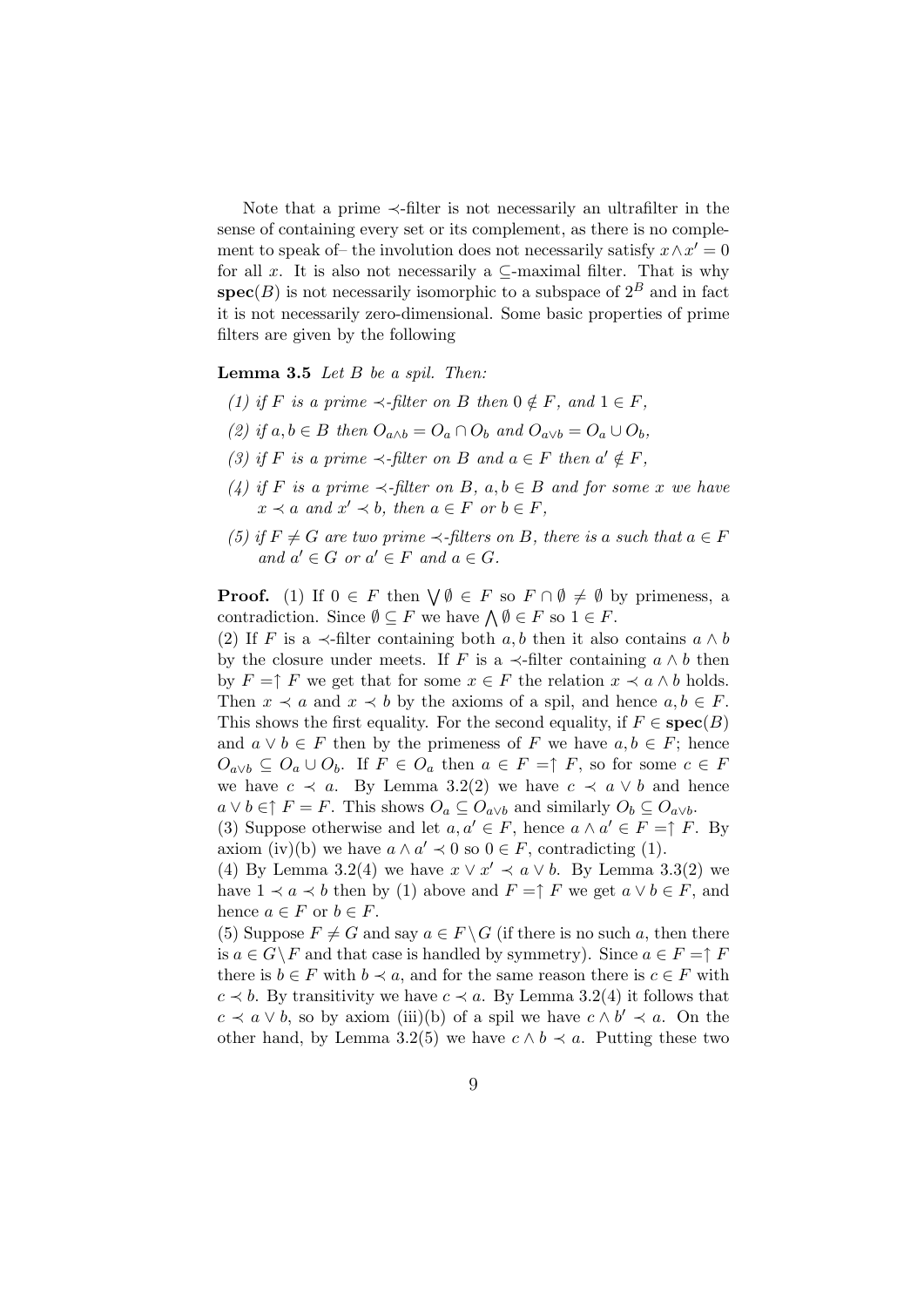conclusions together and using Lemma 3.2(4) we have  $c \wedge (b \vee b') \prec a$ . Using axiom (iii)(b) we have  $b \vee b' \prec a \vee c'$  and then by Lemma 3.3(2). this implies  $1 \prec a \lor c'$ . By (1) of this Lemma we have  $a \lor c' \in G$  so by the primeness of G we have  $a \in G$  or  $c' \in G$ . Since  $a \notin G$  we have  $c' \in G$ .  $\bigstar_{3.5}$ 

To prove Theorem 3.9 below we need to assure Hausdorffness and compactness of the resulting space. The former will follow by Lemma 3.5 and for the latter we shall need the following lemmas:

**Lemma 3.6** Suppose that B is a spil and  $A \subseteq B$ . Then:  $(1)$   $\uparrow$   $( \uparrow A) = \uparrow A$  and, (2) if A is closed under meets then so is  $\uparrow$  A.

**Proof.** (1) If  $c \in \uparrow A$  then there is  $a \in A$  with  $a \prec c$ , so by axiom (i)(b) of spils there is some b such that  $a \prec b$  and  $b \prec c$ . Then  $b \in \uparrow A$ , so  $c \in \uparrow (\uparrow A)$ .

If  $c \in \uparrow (\uparrow A)$  then there is  $b \in \uparrow A$  such that  $b \prec c$ , hence  $a \in A$ such that  $a \prec b$  and  $b \prec c$ . Since  $\prec$  is transitive we have that  $c \in \uparrow A$ . (2) Let  $b, d \in \uparrow A$ , hence there are  $a, c \in A$  such that  $a \prec b$  and  $c \prec d$ . Then by Lemma 3.2(5) we have  $a \wedge b \prec c \wedge d$  and since  $a \wedge b \in A$  we conclude  $c \wedge d \in \uparrow A$ .  $\star_{3.6}$ 

**Lemma 3.7** Suppose that B is a spil and  $A \subseteq B$  is closed under meets and satisfies that for no  $x \in A$  do we have  $x \prec 0$ . Then there is a prime filter F containing A as a subset.

**Proof.** Let  $\mathcal F$  be given by

 $\mathcal{F} = \{F \subseteq B : A \subseteq F, 0 \notin F \text{ and } F \text{ is a filter}\}.$ 

By the choice of A we have  $0 \notin \uparrow A$  and by Lemma 3.6(2) we have  $\uparrow A$ is closed under meets. By Lemma 3.6(1) we have  $\uparrow$  ( $\uparrow$  A) = $\uparrow$  A, so  $A \in \mathcal{F}$ . Consequently  $\mathcal{F} \neq \emptyset$ . Now we observe the following

Claim 3.8 If  $F \in \mathcal{F}$  then  $\uparrow (F \cup \{1\}) \in \mathcal{F}$ .

**Proof of the Claim.** By Lemma 3.6 it suffices to check that  $F \cup \{1\}$ is closed under meets and does not contain 0, which follows by the choice of F.  $\bigstar_{3.8}$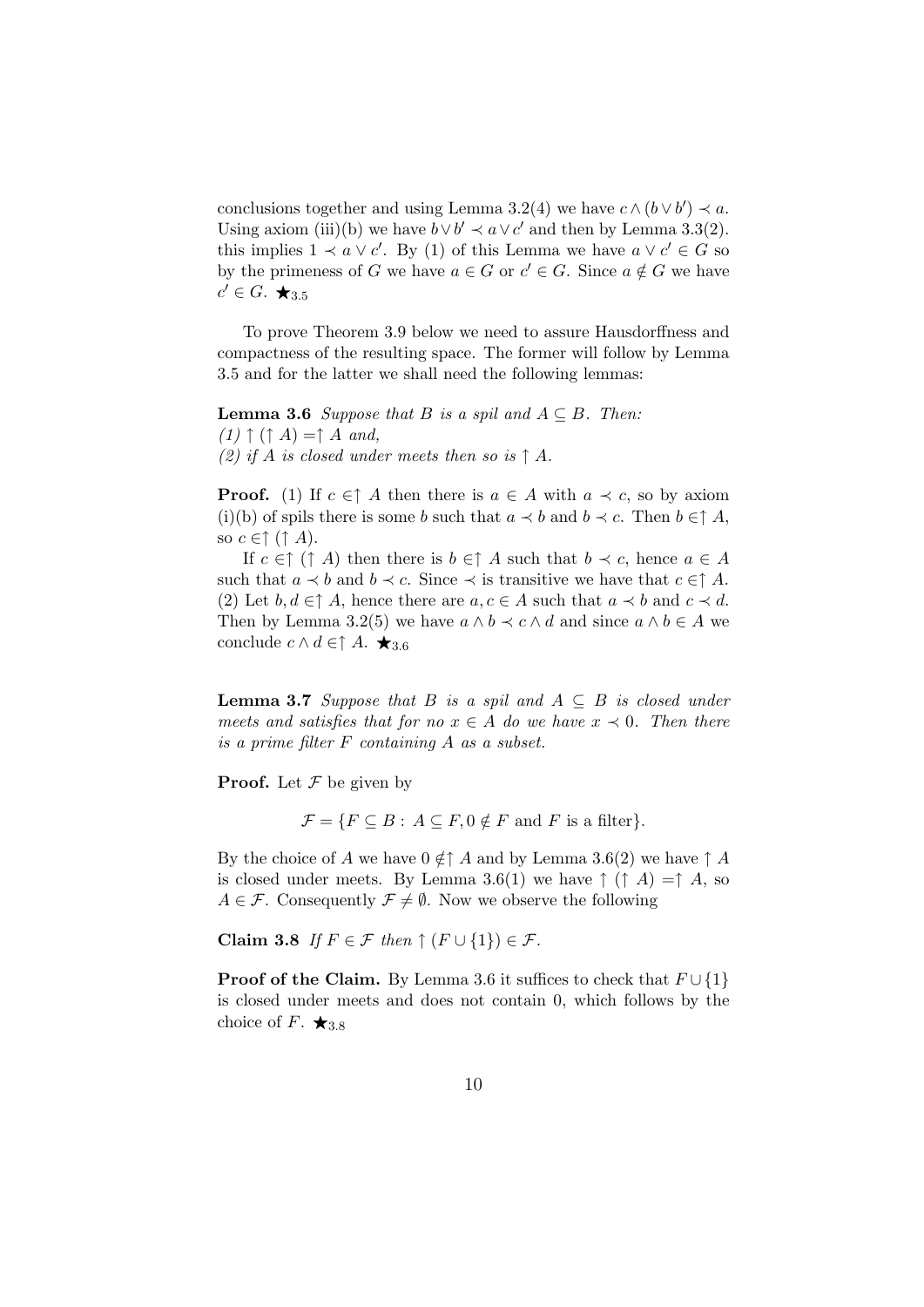It is easily seen that F is closed under  $\subseteq$ -increasing unions so by Zorn's lemma there is a maximal element  $F$  of  $\mathcal F$ . We claim that  $F$ is prime. By Claim 3.8 and maximality we have that  $1 \in F$ . Now we shall show that for all  $p \in B$  either p or p' are in F (not both as then  $0 \in F$ ). So suppose that  $p \in B$  is such that  $p, p' \notin F$ . The family  $X = \uparrow (F \cup \{p \land q : q \in F\})$  is clearly a set satisfying  $X = \uparrow X$  that is closed under meets and is proper a superset of F because it includes p. By maximality of F we have that  $0 \in F$  so for some  $q \in F$  the relation  $p \wedge q \prec 0$  holds. Similarly we can find  $r \in F$  such that  $p' \wedge r \prec 0$  holds. Applying axiom (iii)(b) of a spil we obtain that  $q \prec p'$  and  $r \prec p''$ , so  $p \wedge q \prec p' \wedge p''$  by Lemma 3.2(5), and hence by axiom (iv) of a spil,  $q \wedge r \prec 0$ , which is a contradiction with the choice of F.

Now suppose that  $M \subseteq B$  is finite such that  $m = \bigvee M \in F$  but no  $p \in M$  is in F. Hence for all  $p \in M$  we have  $p' \in F$  and so  $\Lambda\{p': p \in M\} = m' \in F$ . But then  $m \wedge m' \in F$ , which contradicts axiom (iv) and the fact that  $0 \notin F$ . We have shown that F is as required.  $\star$ <sub>3.7</sub>

**Theorem 3.9** Let  $\mathbf{spec}(B)$  be as defined in Definition 3.5. Then  $\textbf{spec}(B)$  is a compact Hausdorff space with  $\{O_x : x \in B\}$  a base.

**Proof.** Clearly every element of  $\operatorname{spec}(B)$  is contained in some  $O_a$ . It follows by Lemma 3.5(2) that the family  $\{O_a : a \in B\}$  indeed forms a base for a topology on  $spec(B)$ . Now we show that the topology is Hausdorff.

Suppose that  $F \neq G$  are prime  $\prec$ -filters. By Lemma 3.5(5) there is a such that  $a \in F$  and  $a' \in G$ , or vice versa. Let us say that  $a \in F$ . Then  $F \in O_a$  and  $G \in O_{a'}$  and by Lemma 3.5(3), the sets  $O_a$  and  $O_{a'}$ are disjoint.

Finally we need to show that  $spec(B)$  is compact. So suppose that  ${O_p : p \in A}$  covers  $spec(B)$  but no finite subfamily does. By Lemma  $3.5(2)$  we may assume that A is closed under finite joins. By the choice of A for all finite  $M \subseteq A$  there is  $F \in \text{spec}(B)$  with  $\bigvee M \notin F$ . Fix such M, F and let  $q = \bigvee M$ . If for some  $p \in F$  we have that  $p \wedge q' \prec 0$ then  $p \prec 0 \lor q'' = q$ , so  $q \in F$  as F is a filter, a contradiction. So for no  $p \in F$  do we have  $p \wedge q' \prec 0$  and in particular we cannot have  $q' \prec 0$ by Lemma 3.2(3). This means that the family  $\{p' : p \in A\}$  is closed under meets (as A is closed under joins) and none of its elements is  $\prec$  0. By Lemma 3.7 there is a prime filter F that contains this family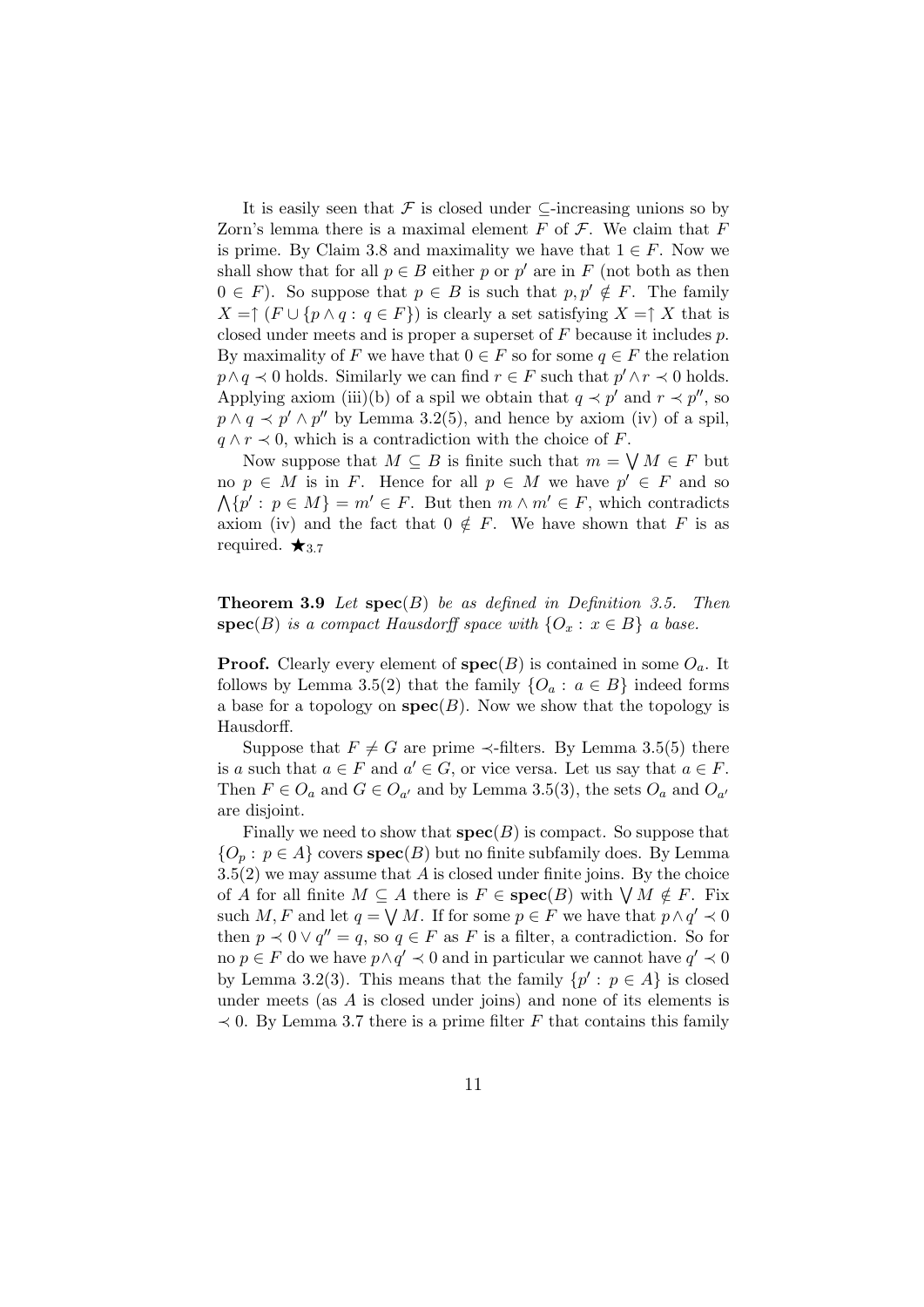as a subset. By the choice of A there is  $p \in A$  such that  $F \in O_p$ . But then  $p, p' \in F$  which contradicts Lemma 3.5(3).  $\bigstar_{3.9}$ 

We are in particular interested in the situation when  $spec(B)$  is connected. Characterising this situation will become easier once we prove the whole representation theorem.

The idea behind the direction from the space to a spil in the representation theorem is that the pairs of the form  $(O, K)$  where O is open and  $K \supseteq O$  compact will replace the clopen sets in the Stone representation. The relation  $\prec$  will be a replacement for  $\subseteq$  (so  $\leq$  in the Ba representation), so we shall have  $(O_0, K_0) \prec (O_1, K_1)$  iff  $K_0 \subseteq O_1$ .

**Theorem 3.10** Suppose that  $X$  is a compact Hausdorff space. We define

- $B \stackrel{\text{def}}{=} \{ (O, K) : O \text{ is open } \subseteq X, K \text{ is compact } \subseteq X, O \subseteq K \},\$
- $(O_0, K_0) \vee (O_1, K_1) \stackrel{\text{def}}{=} (O \cup O_1, K_0 \cup K_1),$
- $(O_0, K_0) \wedge (O_1, K_1) \stackrel{\text{def}}{=} (O_0 \cap O_1, K_0 \cap K_1),$
- $0 \stackrel{\text{def}}{=} (\emptyset, \emptyset), 1 \stackrel{\text{def}}{=} (X, X),$
- $(O_0, K_0) \prec (O_1, K_1) \iff K_0 \subseteq O_1$ ,
- $\bullet$   $(O, K)' \stackrel{\text{def}}{=} (X \setminus K, X \setminus O).$

Then  $\langle B, \vee, \wedge, 0, 1, \prec, ' \rangle$  is a spil such that  $\text{spec}(B)$  is homeomorphic to X.

**Proof.** It is clear that  $\langle B, \vee, \wedge, 0, 1 \rangle$  is a distributive (bounded) lattice, as well as that  $\prec$  is transitive. Since X is compact Hausdorff it is normal so the operation  $\prec$  is indeed interpolating. The second axiom from the list in Definition 3.1 is easily seen to hold by the definition of ∧ and ∨. Let us consider axiom (iii).

The involution is clearly proper. For part (b) suppose that  $(O_0, K_0)$  $\wedge$   $(O_1, K_1)$   $\prec$   $(O_2, K_2)$ , so  $K_0 \cap K_1 \subseteq O_2$ . We have  $(O_1, K_1)'$  =  $(X\backslash K_1, X\backslash O_1)$  so  $(O_2, K_2)\vee(O_1, K_1)' = (O_2\cup(X\backslash K_1), K_2\cup(X\backslash O_1)).$ Since  $K_0 \subseteq O_2 \cup (X \setminus K_1)$  we obtain that  $(O_0, K_0) \prec (O_2, K_2)$   $\vee$  $(O_1, K_1)'$ , as required. The remaining direction of the axiom is proved similarly. De Morgan laws clearly hold.

For axiom (iv), if  $(O, K) \prec (U, H) \land (X \backslash H, X \backslash U)$  then since  $U \subseteq H$ we have  $X \setminus U \supseteq X \setminus H$  and hence  $U \cap (X \setminus H) = \emptyset$  (as a side note observe that it does not necessarily follow that  $H \cap (X \setminus U) = \emptyset$ . Since  $(O, K) \prec (U, H)$  we have  $K = \emptyset$ , so  $O = \emptyset$  and clearly  $(O, K) \prec (\emptyset, \emptyset)$ .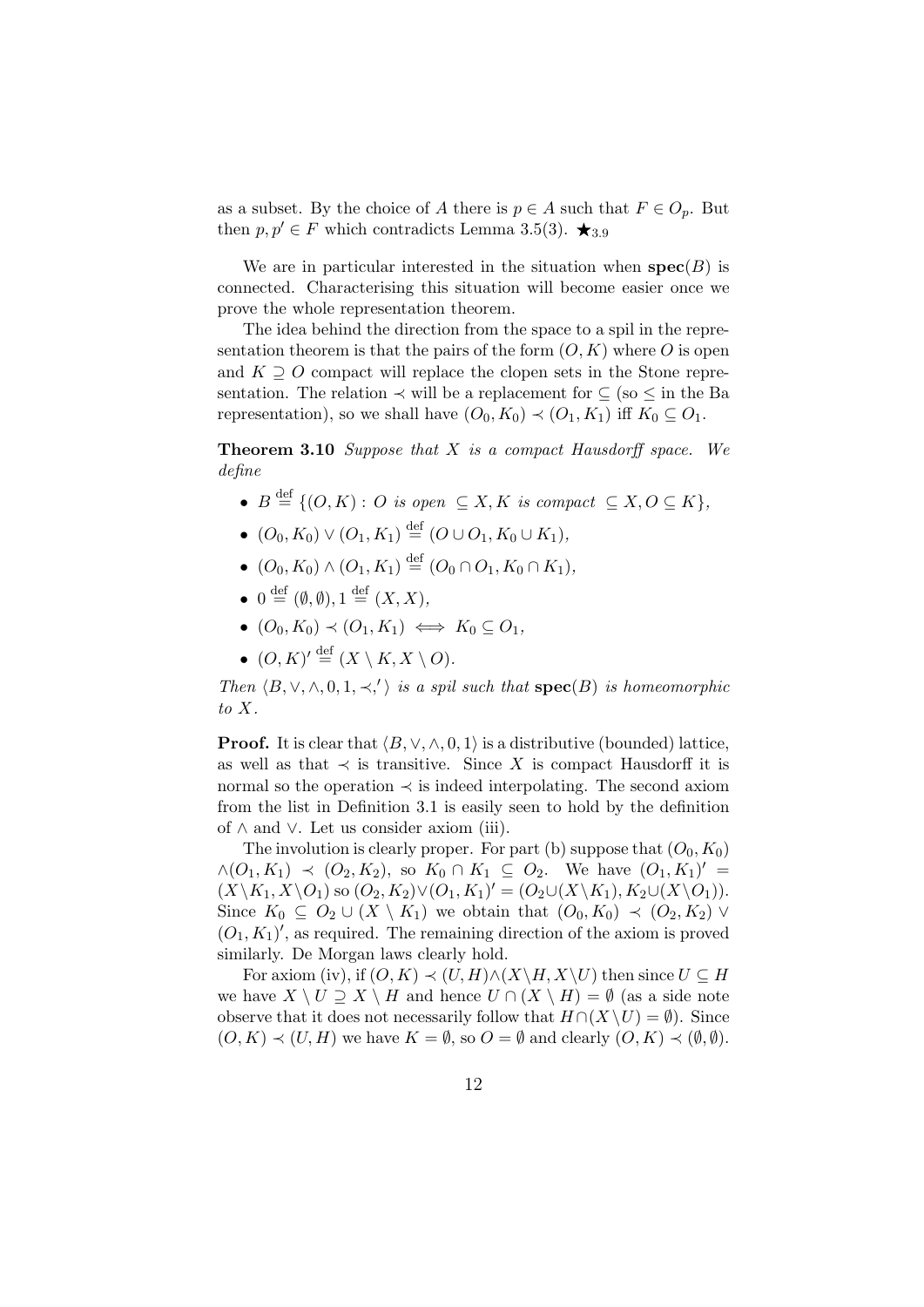This shows that  $B$  is a spil and we have to verify that  $X$  is homeomorphic to  $spec(B)$ . To this end let us define for  $x \in X$  the set  $F_x = \{ (O, K) \in B : x \in O \}.$ 

Claim 3.11 Each  $F_x$  is an element of  $spec(B)$ .

**Proof of the Claim.** Let  $x \in X$ . Since  $(X, X) \in F_x$  we have that  $F_x \neq \emptyset$ . It is clear that  $F_x$  is closed under meets, so  $F_x$  is a filter. Suppose that  $(\bigcup_{i \leq n} O_i, \bigcup_{i \leq n} K_i) \in F_x$ , where each  $(O_i, K_i) \in$ B. Hence  $x \in \bigcup_{i \leq n} O_i$  so there is some  $i < n$  such that  $x \in O_i$  and so  $(O_i, K_i) \in F_x$ .  $\bigstar_{3.11}$ 

Let g be the function associating  $F_x$  to x. We claim that g is a homeomorphism between X and  $spec(B)$ . If  $x \neq y$  then there is O open containing x and not containing y. Hence  $(O, X) \in F_x \setminus F_y$  and hence  $F_x \neq F_y$ . So g is 1-1.

Suppose that  $F \in \text{spec}(B)$  and let  $\mathcal{K} = \{K : (\exists O)(O, K) \in F\}.$ Since this is a centred family of compact sets its intersection is nonempty, so let  $x \in \bigcap \mathcal{K}$ . We claim that  $F = F_x$ . If not, then there is  $a = (O, K) \in F_x$  such that  $a' \in F$  (by Lemma 3.5(5) and the fact that the involution is proper in B). But then  $x \in O$  and hence  $x \notin X \setminus O$ , contradicting the assumption that  $a' = (X \setminus K, X \setminus O) \in F$ . Hence g is bijective.

Suppose that U is basic open in  $spec(B)$  so  $U = O<sub>a</sub>$  for some  $a = (O, K)$ . Then

$$
g^{-1}(O_a) = \{x : F_x \in O_a\} = \{x : a \in F_x\} = \{x : x \in O\} = O,
$$

so open in  $X$ . Hence  $g$  is continuous.

Finally, if O is open in X then  $g''O = \{g(x) : x \in O\} = \{F_x : x \in$ O}. If U is open  $\subseteq$  O and K is a compact superset of U then if F =  $O_{(U,K)}, F = F_x$  for some  $x \in U$ , as follows from the argument showing the surjectivity of g. Hence  $O_{(U,K)} \in \{F_x : x \in O\}$ , which shows that  $=\{F_x: x \in O\}$  contains  $\bigcup \{O_{(U,K)}: U \text{ open } \subseteq O, K \text{ compact } \supseteq U\}.$ In fact we claim that these two sets are equal, which shows that  $q$  is an open mapping and hence a homeomorphism. So let  $x \in O$  and  $(U, K) \in F_x$ . Hence  $(O \cap U, K) \in F_x$  and so  $F_x \in O_{(U,K)}$ .  $\bigstar$  3.10

Now we are able to state

**Theorem 3.12 spec**(B) is connected iff for no  $x \in B \setminus \{0, 1\}$  do we have  $x \wedge x' = 0$ .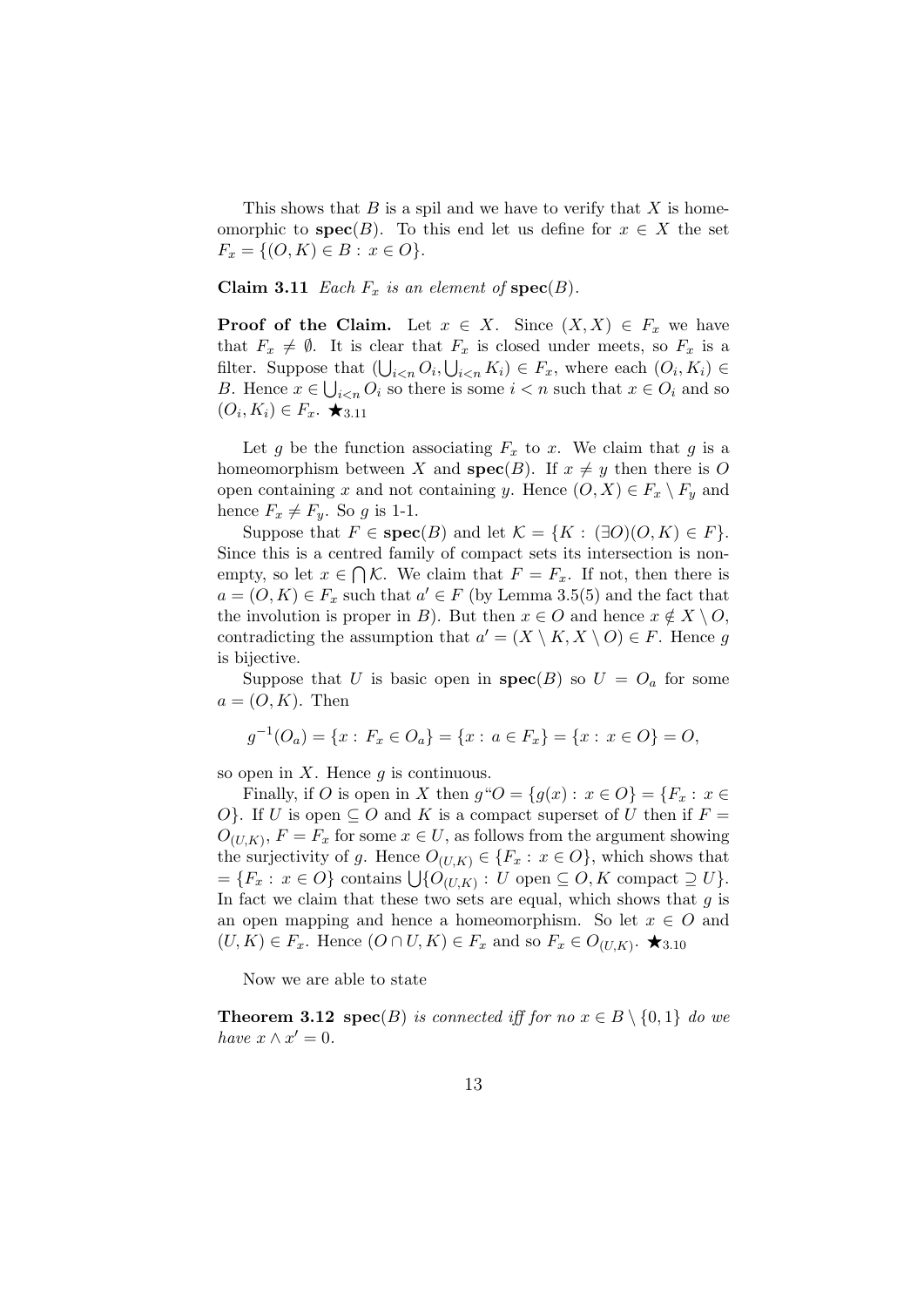**Proof.** By Theorem 3.10 we may assume that  $B$  is given in the form stated in that theorem. Then  $X = \text{spec}(B)$  is connected iff there are no open disjoint sets  $O, V \neq X, \emptyset$  such that  $X = O \cup V$ .

Suppose that X is connected and let  $x = (O, K) \in B$ , therefore  $(O, K)' = (X \setminus K, X \setminus O)$ . Suppose  $x \wedge x' = 0$ . Then  $O \cap (X \setminus K) =$  $K \cap (X \setminus O) = \emptyset$ . This means that  $O = K$  and that letting  $V = X \setminus O$ we obtain  $O \cup V = X$ , and V is open. Hence  $O \in \{ \emptyset, X \}$  and therefore  $x \in \{0, 1\}.$ 

In the other direction, suppose for contradiction that  $X$  is not connected and let  $O, V$  exemplify that. Hence both  $O, V$  are compact and letting  $x = (O, O)$  we obtain  $x \wedge x' = 0$ , in contradiction with  $x \notin \{0, 1\}$ .  $\bigstar_{3.12}$ 

We finish this section by explaining the use of the word "strong" in the name for a spil. In the terminology of [4], proximity lattices are structures that satisfy the axioms of a spil but without the involution, and such structures are called strong if they in addition satisfy the following axioms

(A) for all  $a, x, y \in B$  $x \wedge y \prec a \implies (\exists x^+, y^+ \in B) x \prec x^+, y \prec y^+ \& x^+ \wedge y^+ \prec a;$ (B) for all  $a, x, y \in B$ 

$$
a \prec x \lor y \implies (\exists x^+, y^+ \in B) x^+ \prec x, y^+ \prec y \& a \prec x^+ \lor y^+;
$$

Note that  $\prec$  is not necessarily reflexive in a spil hence axioms (A) and (B) are not trivially met. We shall however demonstrate that every spil satisfies them.

**Claim 3.13** Suppose  $B$  is a spil. Then axioms  $(A)$  and  $(B)$  above are satisfied.

**Proof of the Claim.** Let us first show (A), so suppose that  $x \land y \prec a$ . Then by the interpolating property of  $\prec$  there is b such that  $x \wedge y \prec$  $b \prec a$ . By axiom (iii)(b) of a spil this gives  $x \prec b \lor y'$ . Similarly we obtain  $y \prec b \vee x'$ . Letting  $x^+ = b \vee y'$  and  $y^+ = b \vee x'$  we have  $x^+ \wedge y^+ = b \wedge (x' \vee y')$ . Since  $b \prec a$ , by Lemma 3.2(3) we have  $b \wedge (x' \vee y') \prec a$ , hence  $x^+$  and  $y^+$  are as required.

(B) is shown similarly.  $\star_{3.13}$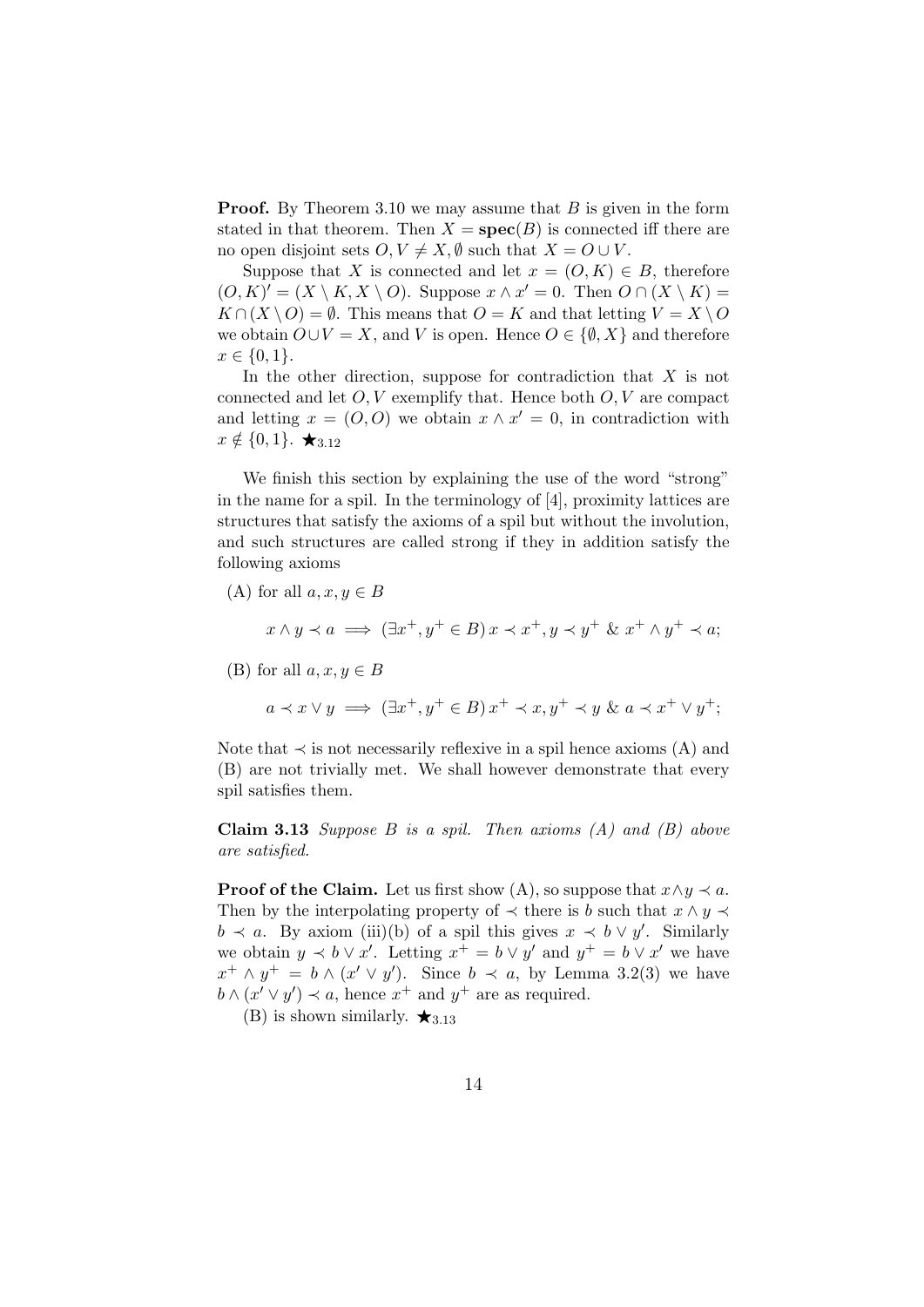# 4 Lattices

In the previous sections we have given two theorems which both can be viewed as algebraic representation theorems for connected compact Hausdorff spaces. A corollary of this is that the algebraic notions used are birepresentable. In particular, every distributive disjunctive normal lattice can be adjoined an order and a convolution operator to make it into a spil.

Suppose that  $\mathfrak L$  is a distributive disjunctive normal lattice and let  $X = ULT(\mathfrak{L})$  be the connected compact Hausdorff space constructed in §2. Therefore  $\mathfrak L$  is isomorphic to the lattice of closed sets of X endowed with ∩,∪ and this space is unique up to homeomorphism. Let  $\mathfrak A$  be the Boolean algebra generated by the closed and open sets in X. We consider  $\mathfrak L$  as a sublattice of  $\mathfrak A$  and therefore the family of open subsets of  $X$  is the set of complements in  $\mathfrak A$  of the elements of £. For  $a \in \mathcal{L}$  we denote by  $a^c$  the complent of a in  $\mathfrak{A}$ , which agrees with the previous definition in the case that  $a^c \in \mathfrak{L}$ .

**Definition 4.1** Let  $\mathfrak{L}, X$  be as above. We define the spil induced by  $\mathfrak L$  by letting

$$
B = \{(u, k) : u \in \mathfrak{L}^c, k \in \mathfrak{L} \text{ and } u \subseteq k\},\
$$

endowing it with the following operations:

- $(u, k) \wedge (v, h) = (u \cup v, k \cap h),$
- $(u, k) \vee (v, h) = (u \cup v, k \cup h),$
- $(u, k)' = (k^c, u^c)$

and the relation  $(u, k) \prec (v, h)$  iff  $k \subseteq v$ . We let  $1 = (X, X)$  and  $0 = (\emptyset, \emptyset).$ 

**Theorem 4.2** Suppose that  $\mathfrak{L}$  is as in Definition 4.1. Then

(1) the spil B induced by  $\mathfrak{L}$  is a spil and

(2) the space  $\operatorname{spec}(B)$  is homeomorphic to X and its lattice of closed subsets is isomorphic to L.

**Proof.** (1) Clearly B is a distributive lattice with the 0 and 1 as specified. We check the rest of the axioms of Definition 3.1.

It is clear that  $\prec$  is transitive. Checking that the relation  $\prec$  is interpolating uses the normality of  $\mathfrak{L}$ . Suppose that  $(u, k) \prec (v, h)$ holds, hence  $k \subseteq v$  and hence  $k, v^c$  are disjoint elements of  $\mathfrak{L}$ . Let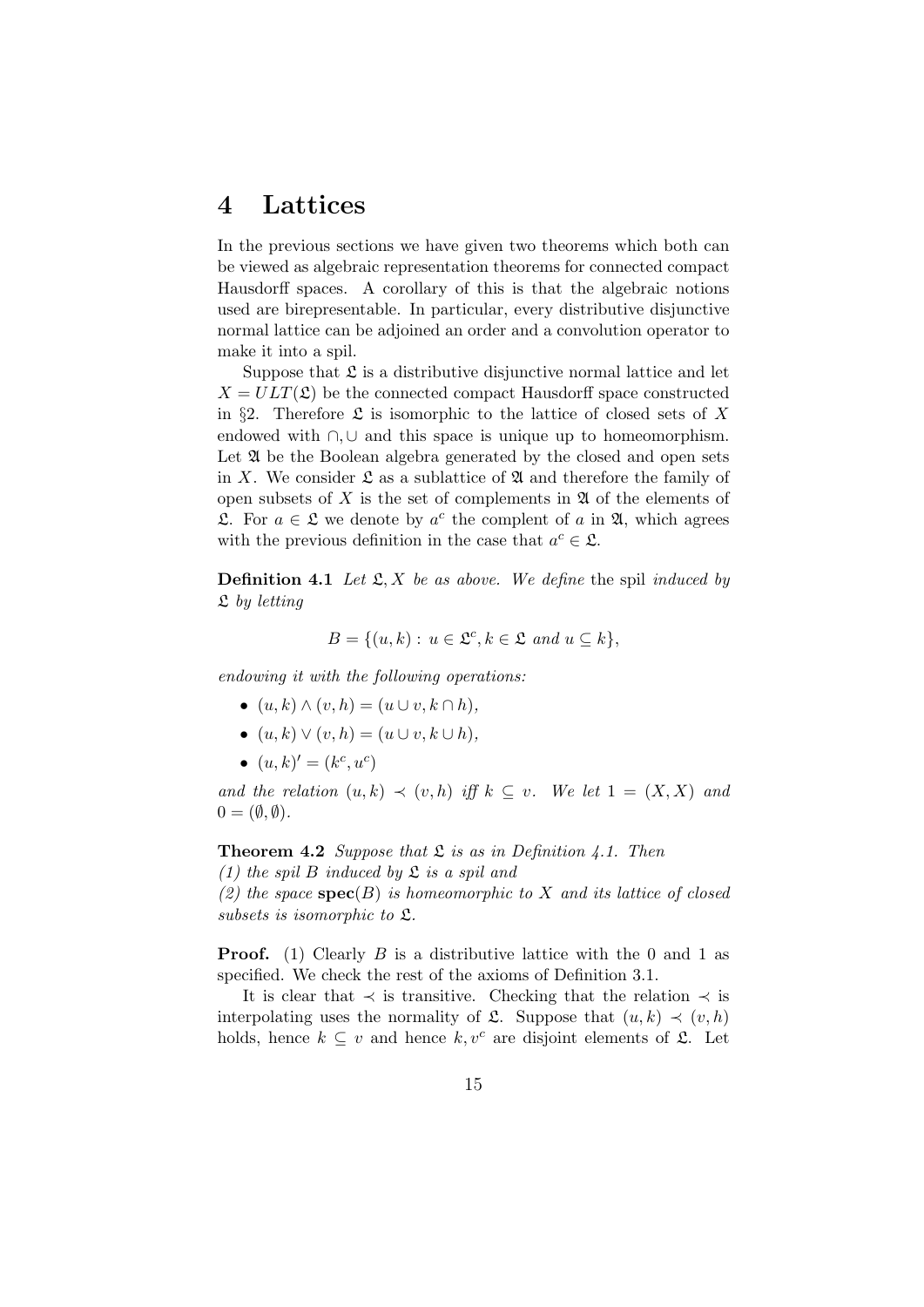$w, z \in \mathfrak{L}$  be such that  $w \cup z = X$  while  $w \cap v^c = \emptyset$  and  $z \cap k = \emptyset$ . From  $w \cup z = X$  we conclude that  $w \supseteq z^c$  and from  $z \cap k = \emptyset$  we have  $k \subseteq z^c$ . Hence  $k \supseteq w$ . From  $w \cup z = X$  and  $w \cap v^c = \emptyset$  we conclude  $v^c \subseteq z$ , and hence  $v \supseteq z^c$ . Therefore  $(w, z^c) \in B$  satisfies  $(u, k) \prec (w, z^c) \prec (v, h).$ 

Axiom (ii) of a spil follows by the corresponding properties of the Boolean algebra A. Similarly for axioms (iii) and (iv).

(2) Let  $B^*$  be the spil consisting of pairs  $(O, K)$  of pairs of open and compact subsets of  $spec(B)$  such that  $O \subseteq K$ . By the representation theorem in §3 we have that  $spec(B^*)$  and  $spec(B)$  are homeomorphic and this induces an isomorphism between  $B$  and  $B^*$ . Hence  $\mathfrak L$  is isomorphic to the lattice of closed, equivalently, compact, subsets of  $spec(B)$ . This implies that  $spec(B)$  is homeomorphic to  $ULT(\mathfrak{L})$ .  $\star$ <sub>4.2</sub>

Corollary 4.3 Every distributive normal disjunctive lattice induces a unique spil B satisfying that  $\mathfrak L$  is isomorphic to the lattice of closed subsets of  $spec(B)$ .

Running the proof of Theorem 4.2 backwards will naturally show how each spil induces a distributive disjunctive normal lattice.

### References

- [1] G. Birkhoff, Rings of Sets, Duke Mathematical Journal, vol. 3, (1937), pp. 443-454; reproduced in Selected papers on algebra and topology by Garrett Birkhoff Eds. G.-C. Rota and J.S. Oliviera, Birkhäuser 1987.
- [2] M. Džamonja and G. Plebanek, Strictly positive measures on Boolean algebras, submitted.
- [3] A. Jung and M.A. Moshier, A Hofmann-Mislove theorem for bitopological spaces. In: Proceedings of the 23rd Annual Conference on Mathematical Foundations of Programming Semantics (MFPS XXIII), Eds M. Fiore and M. Mislove, Electronic Notes in Theoretical Computer Science vol. 173, (2007), pp. 159-175.
- [4] A. Jung and P. Sünderhauf, On the Duality of Compact vs. Open in Papers on General Topology and Applications: Eleventh Summer Conference at University of Southern Maine, Eds. S.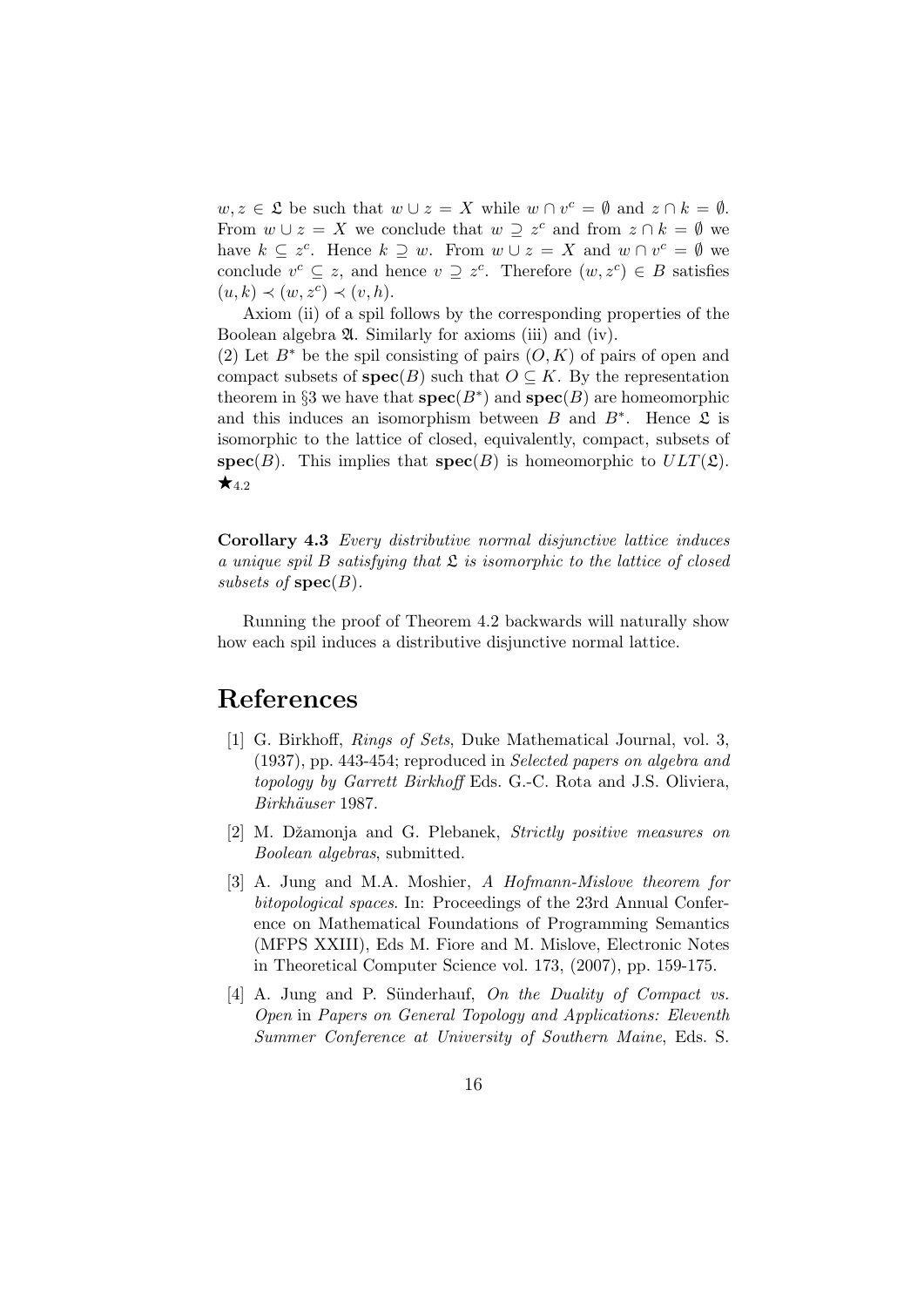Andima, R.C. Flagg, G. Itzkowitz, P. Misra, Y. Kong and R. Kopperman, Annals of the New York Academy of Sciences, vol. 806, (1996), pp. 214-230.

- [5] P. Koszmider, Forcing minimal extensions of Boolean algebras, Transactions of AMS, vol. 351, no. 8 (1990), pp. 3073-3117.
- [6] P. Koszmider, Banach spaces of continuous functions with few operators, Math. Ann. vol. 330, (2004) pp. 151183.
- [7] G. Plebanek, Convex Corson compacta and Radon measures Fund. Math. vol. 175 (2002), pp. 143-154.
- [8] G. Plebanek, A construction of a Banach space  $C(K)$  with few operators, Top. Appl. vol. 143 (1-3), (2004),pp. 217-239.
- [9] H.A. Priestley, Representation of distributive lattices by means of ordered Stone spaces, Bulletin of the LMS, vol. 2 no. 2 (1970), pp. 186-190.
- [10] M. H. Stone, The theory of representations of Boolean algebras, Transactions of AMS, vol. 40, no. 1 (1936), pp. 37-111.
- [11] M. H. Stone, Topological representation of distributive lattices and Brouwerian logic, Čas. mat. fys. vol. 67  $(1937)$ , pp. 1-25.
- [12] N. A. Sanin, On the theory of bicompact extensions of a topological space, C.R. (Dokl.) Acad. Sci. USSR, vol. 38 (1943), pp. 154-156.
- [13] H. Wallman, Lattices and Topological Spaces, The Annals of Mathematics, (2nd ser.), vol. 39, no. 1. (1938), pp. 112-126.
- [14] H. Wallman, Lattices and Bicompact Spaces, Proc. Nat. Acad., vol. 23 (3), (1937), pp. 164-165.